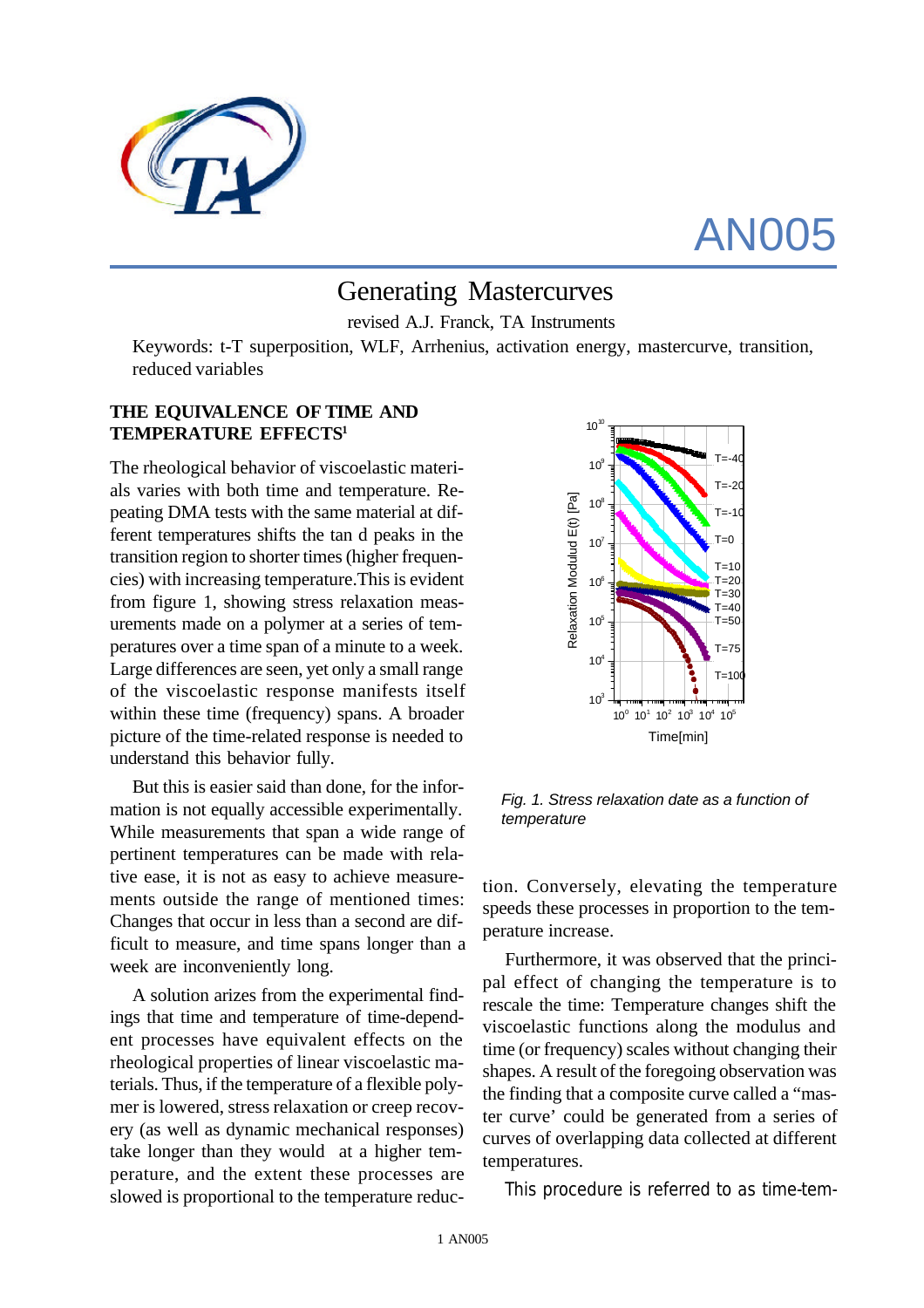perature superposition (TTS).

#### **TIME-TEMPERATURE SUPERPOSITION (TTS)**

Increasing temperature shifts the transition area, which shows as a drop in the modulus or a



*Fig. 2. Experimental determination of the shift factor a*<sub> $\tau$ </sub>

damping peak in tan d, to shorter times or higher frequencies. The shape of  $G(t)$ ,  $G'$ ,  $G''$  and tan d however are not altered. The superposition is therefore a parallel shift along the logarithmic time or frequency axes  $3$ .

 This is shown schematically in figure 2 for the shear modulus  $G(t)$ . The parallel shift can be expressed as :

$$
G(t,T)=G(t_r,T_o) \text{ with } t_r=t/a_T(T,T_o)
$$

The factor  $a_{\rm r}$  is the horizontal shift factor and  $t_r$  the reduced time. In order to shift the dynamic moduli G' or G'' the reduced angular frequency  $w_r = a_T(T,To)$  has to be used.

The sign of  $a_T$  (the direction of the shift) depends on the sign of the temperature difference  $(T-T_0)$ 

For the various material parameters the TTS can be expressed as:

$$
G(t,T)=G_{T_0}(t)-G_{T_0}(t/a_T)
$$
  
\n
$$
G'(w,T)=G'_{T_0}(w_r)=G'_{T_0}(w a_T)
$$
  
\n
$$
G''(w,T)=G''_{T_0}(w_r)=G''_{T_0}(w a_T)
$$
  
\ntan d(w,T)=tan d<sub>T\_0</sub>(w<sub>r</sub>)=tan d<sub>T\_0</sub>(w a<sub>T</sub>)

 $G_{T_0}$  is the relaxation modulus at the reference temperature  $T_{o}$ .

Figure 3 shows the master curve as a result of shifting the curves in Figure 1 along the horizontal axis and superimposing them in regions of modulus overlap. The net effect is a composite curve over a much wider range of time (fre-



*Fig. 3. Master curve generated by horizontally shifting data from fig 1*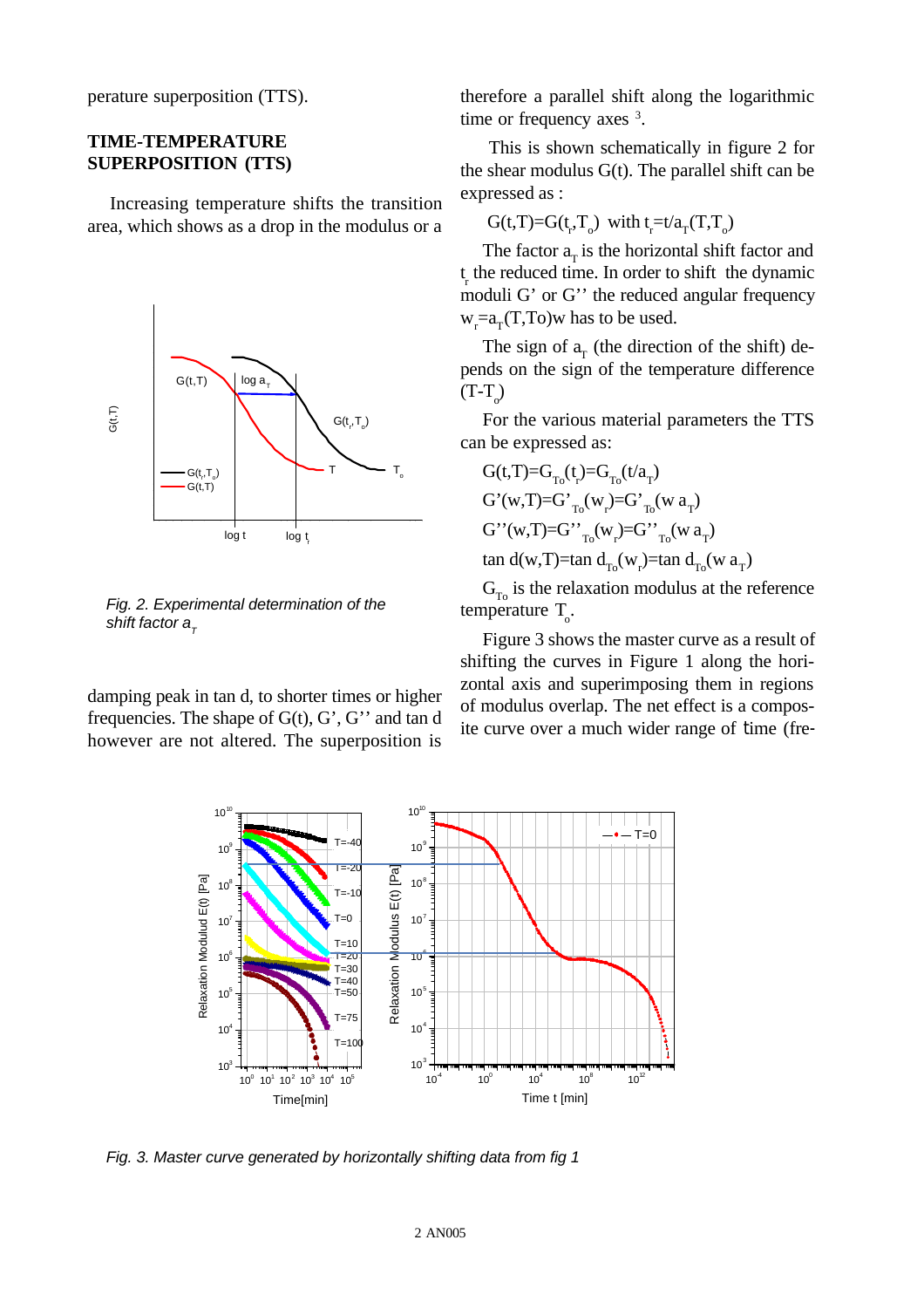quency) than was accessible in the original test.

The time-temperature superposition can be applied to amorphous, non modified polymers to obtain modulus and damping information in the frequency range, not accessible through the experiment at a constant temperature. However not all relaxation processes shift in the same way and the t-T superposition cannot be applied across several relaxation processes. A material is referred to as thermo-rheological simple, if all the relaxations times shift with the same shift factor  $a_T$ ,.

If the t-T-shift is known for a process at the reference temperature  $T_{o}$ , it can easiy be reduced to another reference temperature  $T_o'$  using following conversion:

$$
\log a_{\rm T}(T, T_{\rm o}) = \log a_{\rm T}(T, T_{\rm o}) - \log a_{\rm T}(T_{\rm o}', T_{\rm o})
$$

# **TIME TEMPERATURE SHIFT THROUGH A TRANSTION (THE WILLIAMS, LANDEL, FERRY EQUATION)**

During a glass transition, a small change in temperature goes along with a significant drop in the modulus, sometimes over several decades. However the magnitude of the change (slope on the logarithmic plot m=dlog  $G(t)/dlog t$ ) throughout the the transition is significant and can be described by the following expression:



*Fig. 4. Arrhenius diagram for different secondary relaxation processes of a variety of materials*

 $\log a_{\rm T}(\rm T, \rm T_o) = -c_1(\rm T-T_o)/c_2 + T - T_o$ 

This equation is well known as the Williams, Landel, Ferry (WLF) equation.  $T_0$  is the reference temperature,  $c_1$  and  $c_2$  are material constants, which also depend on  $T_{o}$ . Every reference temperature has its associated parameter set  $c_1$  and c 2 . The following parameter combinations however are invariants for the WLF equation:

$$
T_0^{\prime} - c_2^{\prime} = T_0 - c_2 = T_{oo}
$$
 and  
 $c_1^{\prime} \cdot c_2^{\prime} = c_1 \cdot c_2$ 

 For any amorphous material, if the reference temperature  $T_{o}$  is selected to be the mid point of the transition, then  $T_{\text{o}}$  is material independent and equal to  $T_g$ -30° with  $T_g$  the glass transition. The invariant  $\tilde{c}_1 \cdot c_2$  represents the curvature of the  $a_T(T,T_o)$  factor.

### **TIME TEMPERATURE SHIFT IN THE FLOW REGION**

The time temperature shift in the flow region of an amorphous uncrosslinked polymers is very different from the shift in the glass transition region. Instead of the modulus G(t), the expression  $G(t)/(rT)$  shifts parallel with time i.e frequency. The density-temperature correction can be significant in the flow region (20 to 30% for PS)

The governing equations for the TTS in the flow region change to:



*Fig. 5 Damping behaviour of various polymers as a function of temperature*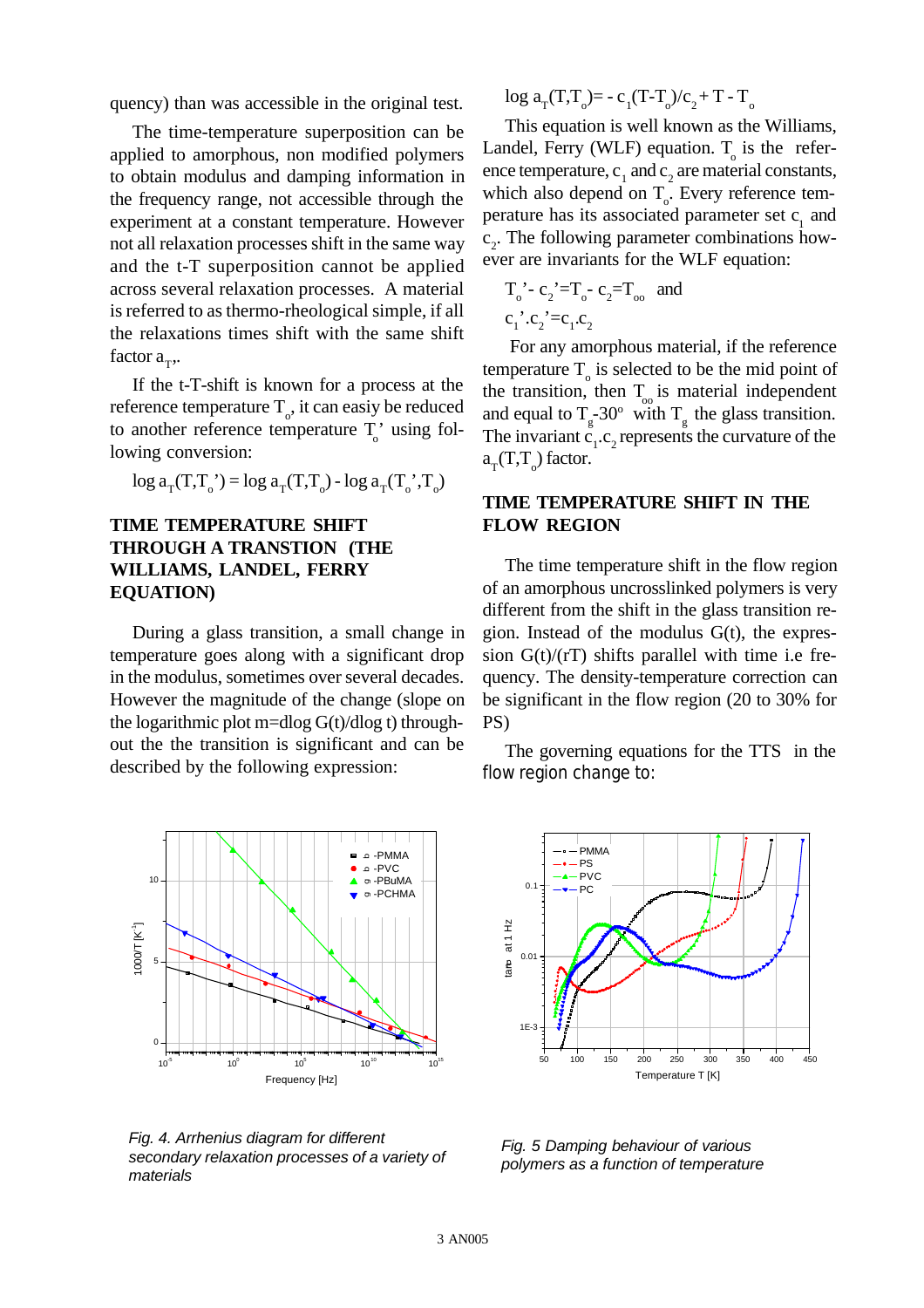$$
(\rho_0 T_0 / \rho T) G(t, T) = G_{T_0}(t/a_1)
$$
  
\n
$$
(\rho_0 T_0 / \rho T) G'(\omega, T) = G'_{T_0}(\omega a_1)
$$
  
\n
$$
(\rho_0 T_0 / \rho T) G''(\omega, T) = G''_{T_0}(\omega a_1)
$$
  
\ntan  $\delta(\omega, T)$  = tan  $\delta_{T_0}(\omega_1)$  = tan  $\delta_{T_0}(\omega a_1)$ 

### **Note, that the equation for tan**δ does not t **PHASE BEHAVIOUR OF AMORPHOUS POLYMERS IN A TIME-TEMPERATURE**







*Fig. 6b. Phase transitions represented in a frequency-temperature diagram according to Arrhenius*

#### **DIAGRAM**

Figure 5 shows the damping function of a series of commercial polymers including PMMA, PVC, PC and PS as a function of temperature. PMMA shows a broad b relaxation which can be attributed to the rotation of the methyl-ester group around the -C-C- bond connecting the side group to the main chain. The b transitions of PC and PVC have to be attributed to local translational displacements of short sections of the main chain. PS has a very low damping in the glassy state. A relaxation, related to the rotation of the phenyl ring can be be seen at very low temperature only. The low temperature transitions are directly related to the impact resistance of polymers. The short time damping correlates with the energy absoption during the impact. Materials without significant low temperature damping are brittle. This is the case for PS. Impact resistant PS is a co-polymer of polystyrene and polybutadiene, the poly-butadiene adding significant damping to the low temperature transition.

Transitions of amorphous polymers are associated to regions with pronounced damping characteristics. Figure 6 shows the typical transition temperatures as a function of the test frequency in a WLF and Arrhenius representation for an amorphous polymer. Notice, that the secondary transitions in the Arrhenius representation are represented by a straight lines.

The flow transition separates melt and rubbery plateau, the glass transition  $(α)$  the rubbery region and the glass.

#### **CONCLUSION**

Master curves are helpful for understanding the rheological behavior of a polymer: The super-position process separates the two main variables - time and temperature - upon which the viscoelastic properties depend, expressing the properties in terms of a single function for each. The master curve shows the time dependence (in terms of frequency) of the material at a constant reference temperature To; the temperature dependence of the viscoelastic properties is shown by the variation of the shift factor with temperature.